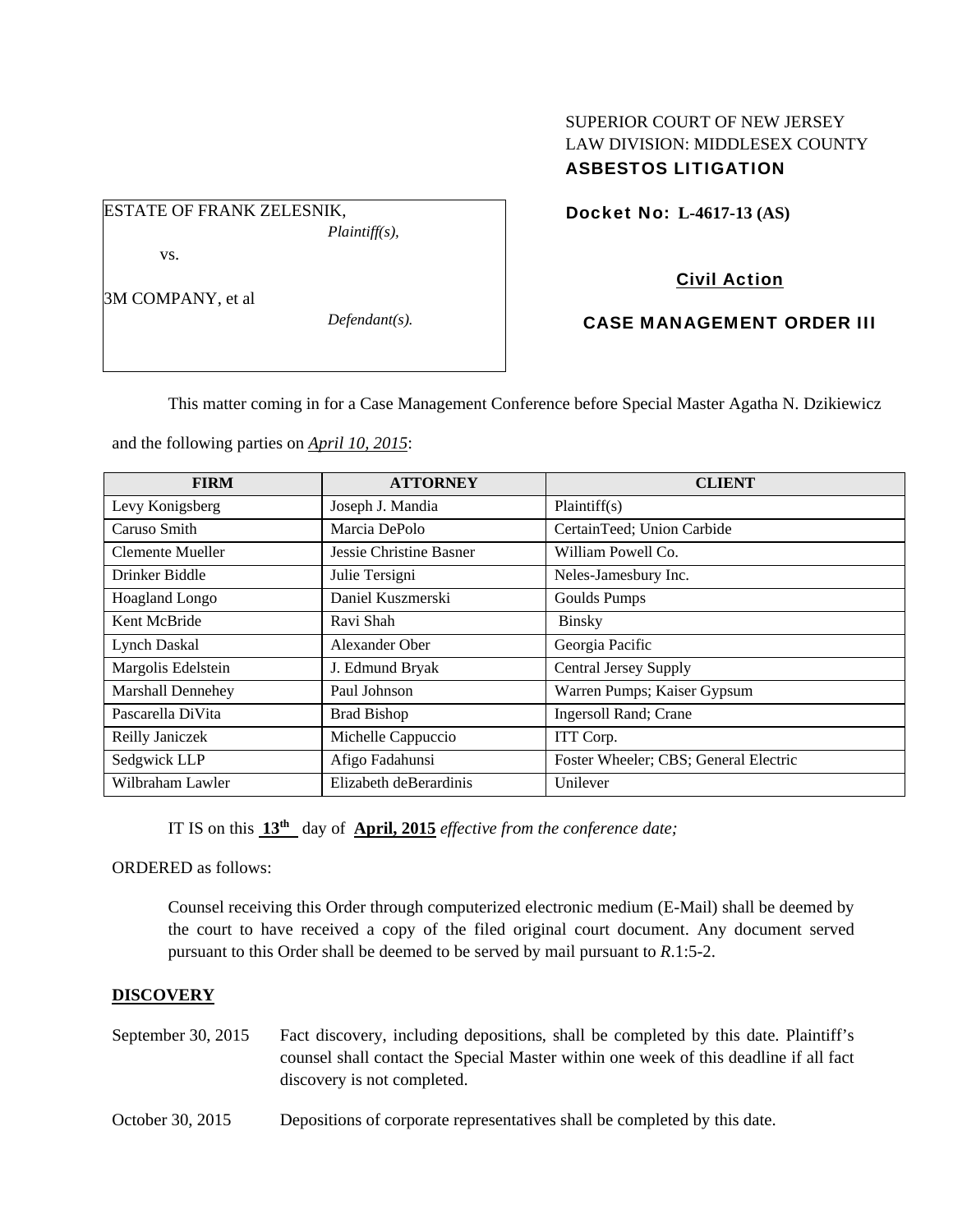## **EARLY SETTLEMENT**

November 13, 2015 Settlement demands shall be served on all counsel and the Special Master by this date.

## **SUMMARY JUDGMENT MOTION PRACTICE**

- December 11, 2015 Summary judgment motions shall be filed no later than this date.
- January 8, 2016 Last return date for summary judgment motions.

### **MEDICAL DEFENSE**

October 30, 2015 Plaintiff shall serve medical expert reports by this date.

- October 30, 2015 Plaintiff is to arrange for the transfer of pathology specimens and x-rays, if any, by this date.
- February 12, 2016 Defendants shall identify its medical experts and serve medical expert reports, if any, by this date.

### **LIABILITY EXPERT REPORTS**

- October 30, 2015 Plaintiff shall identify its liability experts and serve liability expert reports or a certified expert statement by this date or waive any opportunity to rely on liability expert testimony.
- February 12, 2016 Defendants shall identify its liability experts and serve liability expert reports, if any, by this date or waive any opportunity to rely on liability expert testimony.

### **ECONOMIST EXPERT REPORTS**

December 18, 2015 Plaintiff shall identify its expert economists and serve expert economist report(s), if any, by this date or waive any opportunity to rely on economic expert testimony.

February 12, 2016 Defendants shall identify its expert economists and serve expert economist report(s), if any, by this date or waive any opportunity to rely on economic expert testimony.

#### **EXPERT DEPOSITIONS**

February 29, 2016 Expert depositions shall be completed by this date. To the extent that plaintiff and defendant generic experts have been deposed before, the parties seeking that deposition in this case must file an application before the Special Master and demonstrate the necessity for that deposition. To the extent possible, documents requested in a deposition notice directed to an expert shall be produced three days in advance of the expert deposition. The expert shall not be required to produce documents that are readily accessible in the public domain.

\_\_\_\_\_\_\_\_\_\_\_\_\_\_\_\_\_\_\_\_\_\_\_\_\_\_\_\_\_\_\_\_\_\_\_\_\_\_\_\_\_\_\_\_\_\_\_\_\_\_\_\_\_\_\_\_\_\_\_\_\_\_\_\_\_\_\_\_\_\_\_\_\_\_\_\_\_\_\_\_\_\_\_\_\_\_\_\_\_\_\_\_\_\_\_\_\_\_\_\_\_\_\_\_\_\_\_\_\_\_